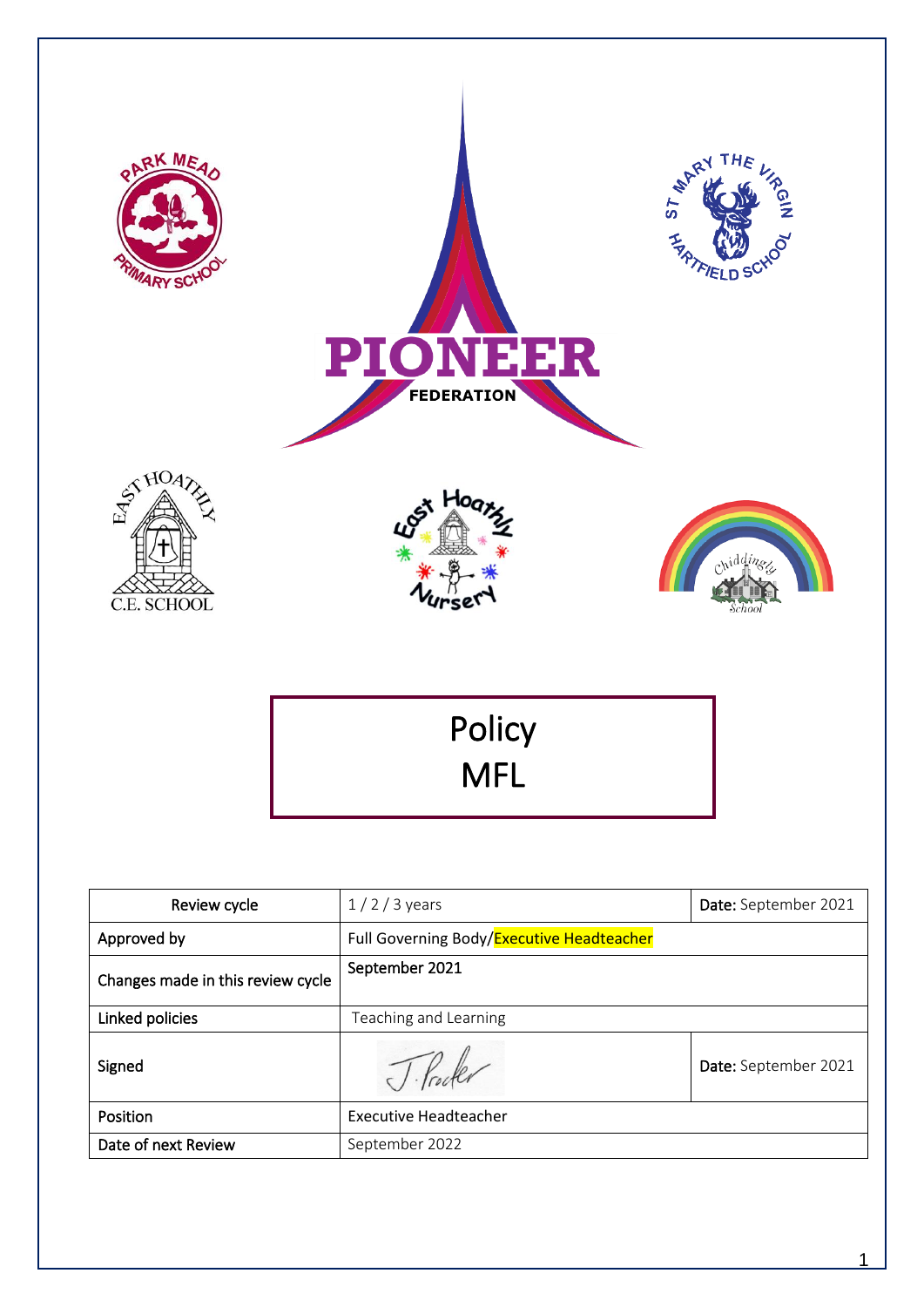# , **Pioneer Schools MFL Policy**

At St Mary the Virgin, Chiddingly, East Hoathly and Park Mead Primary Schools, we believe the study of modern foreign languages provides an opening to other cultures. A high-quality languages education should foster pupils' curiosity and deepen their understanding of the world. Currently, all the Pioneer schools are delivering French.

The teaching should enable pupils to express their ideas and thoughts in another language and to understand and respond to its speakers, both in speech and in writing. It should also provide opportunities for them to communicate for practical purposes, learn new ways of thinking and read great literature in the original language.

Language teaching should provide the foundation for learning further languages, equipping pupils to study and work in other countries.

## **Aims**

Within the Pioneer schools, we aim to:

 Understand and respond to spoken and written language from a variety of authentic sources.

 Speak with increasing confidence, fluency and spontaneity, finding ways of communicating what they want to say, including through discussion and asking questions, and continually improving the accuracy of their pronunciation and intonation. Can write at varying length, for different purposes and audiences, using the variety of grammatical structures that they have learnt.

Discover and develop an appreciation of a range of writing in the language studied.

 To foster an interest in learning about other languages and cultures and to lay the foundations for studying languages in the future.

## **KS1**

The Department for Education (DfE) has published statutory guidance on the National Curriculum in England for Key Stage (KS) 1 to KS4, which illustrates that languages are not a compulsory subject in maintained schools at KS1.

## **KS2**

Teaching may be of any modern or ancient foreign language and should focus on enabling pupils to make substantial progress in one language. The teaching should provide an appropriate balance of spoken and written language and should lay the foundations for further foreign language teaching at key stage 3. It should enable pupils to understand and communicate ideas, facts and feelings in speech and writing, focused on familiar and routine matters, using their knowledge of phonology, grammatical structures and vocabulary.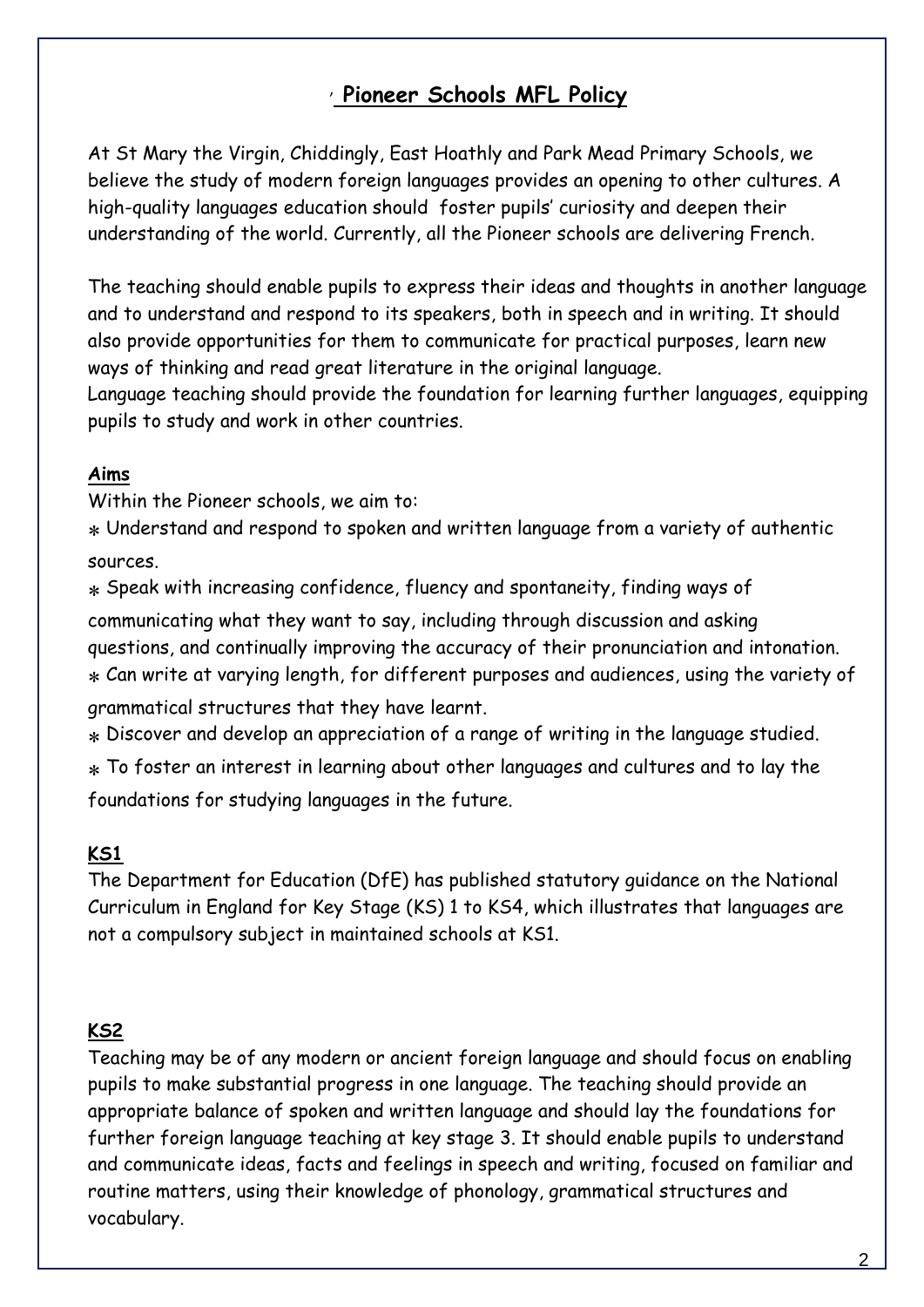Pupils should be taught to:

 Listen attentively to spoken language and show understanding by joining in and responding.

 Explore the patterns and sounds of language through songs and rhymes and link the spelling, sound and meaning of words.

 Engage in conversations; ask and answer questions; express opinions and respond to those of others; seek clarification and help.

Speak in sentences, using familiar vocabulary, phrases and basic language structures.

 Develop accurate pronunciation and intonation so that others understand when they are reading aloud or using familiar words and phrases.

Present ideas and information orally to a range of audiences.

Read carefully and show understanding of words, phrases and simple writing.

Appreciate stories, songs, poems and rhymes in the language.

 Broaden their vocabulary and develop their ability to understand new words that are introduced into familiar written material, including through using a dictionary.

 Write phrases from memory, and adapt these to create new sentences, to express ideas clearly.

Describe people, places, things and actions orally\* and in writing.

 Understand basic grammar appropriate to the language being studied, including (where relevant): feminine, masculine and neuter forms and the conjugation of high-frequency verbs; key features and patterns of the language; how to apply these, for instance, to build sentences; and how these differ from or are similar to English.

#### **Organisation**

KS2 children have a regular forty-five minute lesson of modern foreign language a week, in order to ensure progression and skills development. These sessions can consist of speaking and listening activities, writing activities, computing activities and more creative activities, such as art, role-play and games.